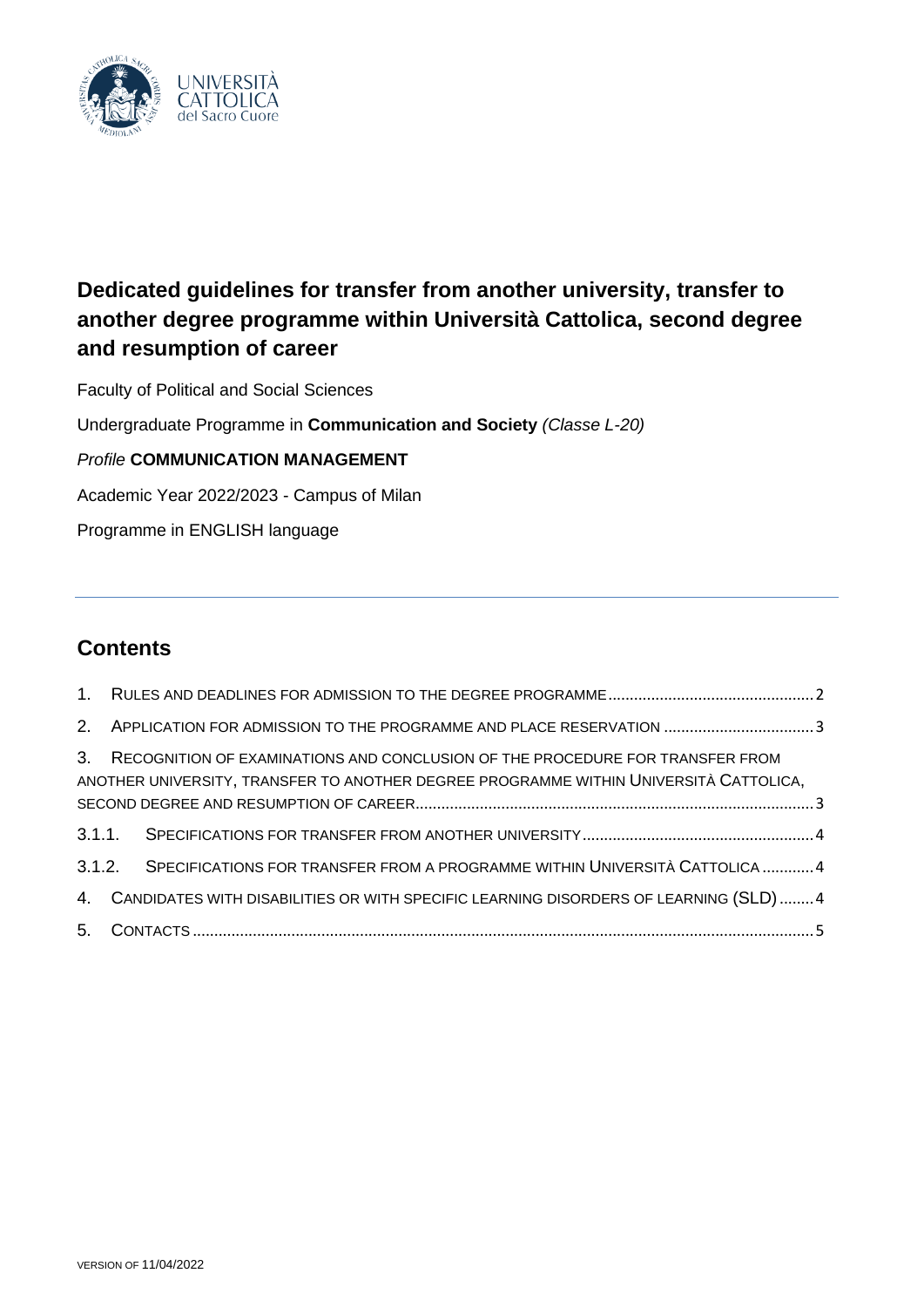

#### <span id="page-1-0"></span>**1. RULES AND DEADLINES FOR ADMISSION TO THE DEGREE PROGRAMME**

It is possible to transfer to Università Cattolica from another university, transfer to a programme within Università Cattolica, enrol in a second degree programme, resume an interrupted university career, by applying for a degree programme at or below the level of the programme of origin, **from 04 April 2022 to 14 September 2022.**

Admission to the **Communication Management** profile for the undergraduate programme in Communication and Society is based on a **merit list**, after passing an **admission test**. The timetable for registration for the test and for the publication of the ranking list is set out in the following table:

| Table |  |
|-------|--|
|       |  |

| <b>SESSION*</b>       | Period for registration for the<br><b>ADMISSION test**</b> | <b>ADMISSION</b><br><b>TEST SESSION</b> | <b>PUBLICATION</b><br><b>DATES OF THE</b><br><b>RANKING LIST</b> | <b>Place</b><br><b>RESERVATION</b> |
|-----------------------|------------------------------------------------------------|-----------------------------------------|------------------------------------------------------------------|------------------------------------|
| 1ST<br><b>SESSION</b> | From 15.00 on 04 April 2022<br>23:59 on 11 May 2022        | 19 May 2022                             | 30 May 2022                                                      | 02 June 2022                       |
| 2ND<br><b>SESSION</b> | From 15.00 on 20 June 2022<br>23:59 on 11 July 2022        | 18 - 19 July 2022                       | 26 July 2022                                                     | 31 July 2022                       |
| 3RD<br><b>SESSION</b> | From 15.00 on 02 August 2022<br>23:59 on 14 September 2022 | $22 - 23$<br>September 2022             | 30 September<br>2022                                             | 03 October 2022                    |

*\* Admission tests and rankings, in the sessions following the first, are only carried out if there are still places available for the 1st and/or 2nd year (see section 7).*

*\*\* Candidates with disabilities or specific learning disorders (SLD) should check the deadlines in section 6.*

For more information about the admission test and the ranking list, please refer to the **Programme Admission Procedures** at the following *link:* 

<https://www.unicatt.it/corsi/communication-management-milano-admissions-and-enrolment>

Candidates with validated examinations totalling 50 ECTS or more are exempt from the admission test. Such candidates may apply by **15 November 2022**.

Transfers from other universities, transfers to other degree programmes within Università Cattolica, second degrees or resumption of careers, including **Italian degree programmes taught in English,** are also accepted.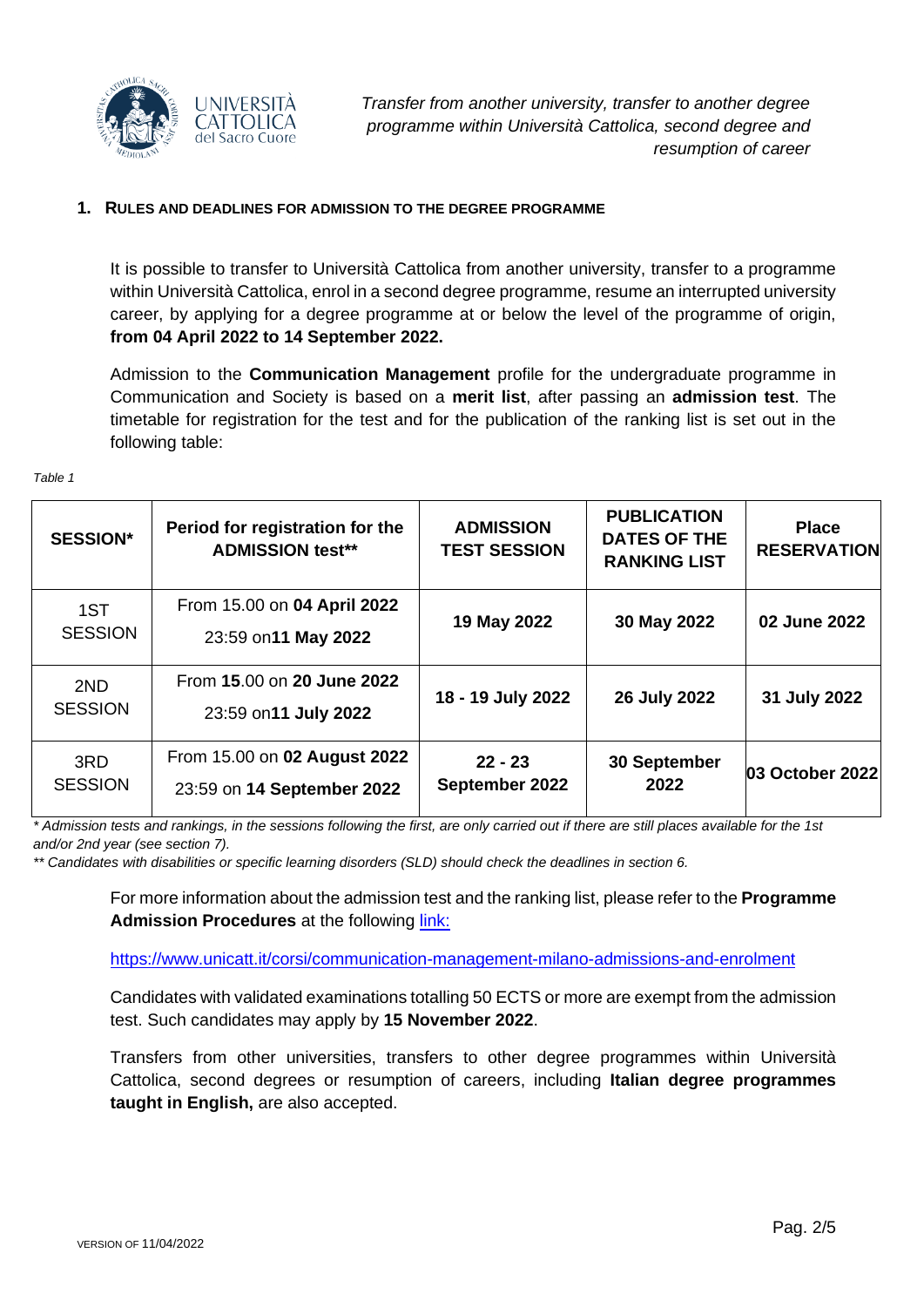

#### <span id="page-2-0"></span>**2. APPLICATION FOR ADMISSION TO THE PROGRAMME AND PLACE RESERVATION**

To apply for admission (application for admission) to the **Communication management** profile you must use the **[Enrolment Portal](https://iscrizioni.unicatt.it/iscrizioni)**.

Once you have passed the admission test and have been admitted to the ranking list or have obtained at least 50 validated ECTS for exemption from the test, you must submit the Application Form and the receipts for the payments made to reserve your place (first instalment of university fees and secretarial fees) via the Enrolment Portal.

The place is reserved when the documentation submitted is validated by the Student Services Centre.

**Applications from candidates eligible for the programme will be accepted until all places have been filled.**

**There are:**

- **60 places available in the first year, 40 of which are reserved for candidates with foreign qualifications** (considering both first year enrolments and enrolments following transfer from another university, change of programme within Università Cattolica, second degree or resumption of career)
- **9 places available in the 2nd year**
- **8 places available in the 3rd year**

## **Applications from candidates eligible for the programme will be accepted in chronological order until all places have been filled.**

**ATTENTION:** If there are no more places available for the year in question, candidates may be offered a reserve place in the lower year of the programme with available places, until all the places available have been filled.

To find out how to use the Enrolment Portal, please see the Enrolment Portal Guides at the following links:

- Transfer from another university [https://studenticattolica.unicatt.it/studenti-corsi-e](https://studenticattolica.unicatt.it/studenti-corsi-e-carriera-trasferimenti)[carriera-trasferimenti](https://studenticattolica.unicatt.it/studenti-corsi-e-carriera-trasferimenti)
- Transfer to another degree programme within Università Cattolica [https://studenticattolica.unicatt.it/studenti-corsi-e-carriera-passaggio-interno-di-corso-di](https://studenticattolica.unicatt.it/studenti-corsi-e-carriera-passaggio-interno-di-corso-di-laurea)[laurea](https://studenticattolica.unicatt.it/studenti-corsi-e-carriera-passaggio-interno-di-corso-di-laurea)
- Second degree and career resumption [https://studenticattolica.unicatt.it/studenti-corsi-e](https://studenticattolica.unicatt.it/studenti-corsi-e-carriera-seconde-lauree-ripresa-carriera)[carriera-seconde-lauree-ripresa-carriera](https://studenticattolica.unicatt.it/studenti-corsi-e-carriera-seconde-lauree-ripresa-carriera)

## <span id="page-2-1"></span>**3. RECOGNITION OF EXAMINATIONS AND CONCLUSION OF THE PROCEDURE FOR TRANSFER FROM ANOTHER UNIVERSITY, TRANSFER TO ANOTHER DEGREE PROGRAMME WITHIN UNIVERSITÀ CATTOLICA, SECOND DEGREE AND RESUMPTION OF CAREER**

After reserving the place, the competent teaching structure evaluates the previous university career for the purpose of recognising exams for the new degree programme. The Student Services Centre communicates the outcome of the assessment (Letter of Decision) in the Enrolment Portal. The Letter of Decision indicates the year of admission and the examinations validated.

For the admission to the years following the first, are required: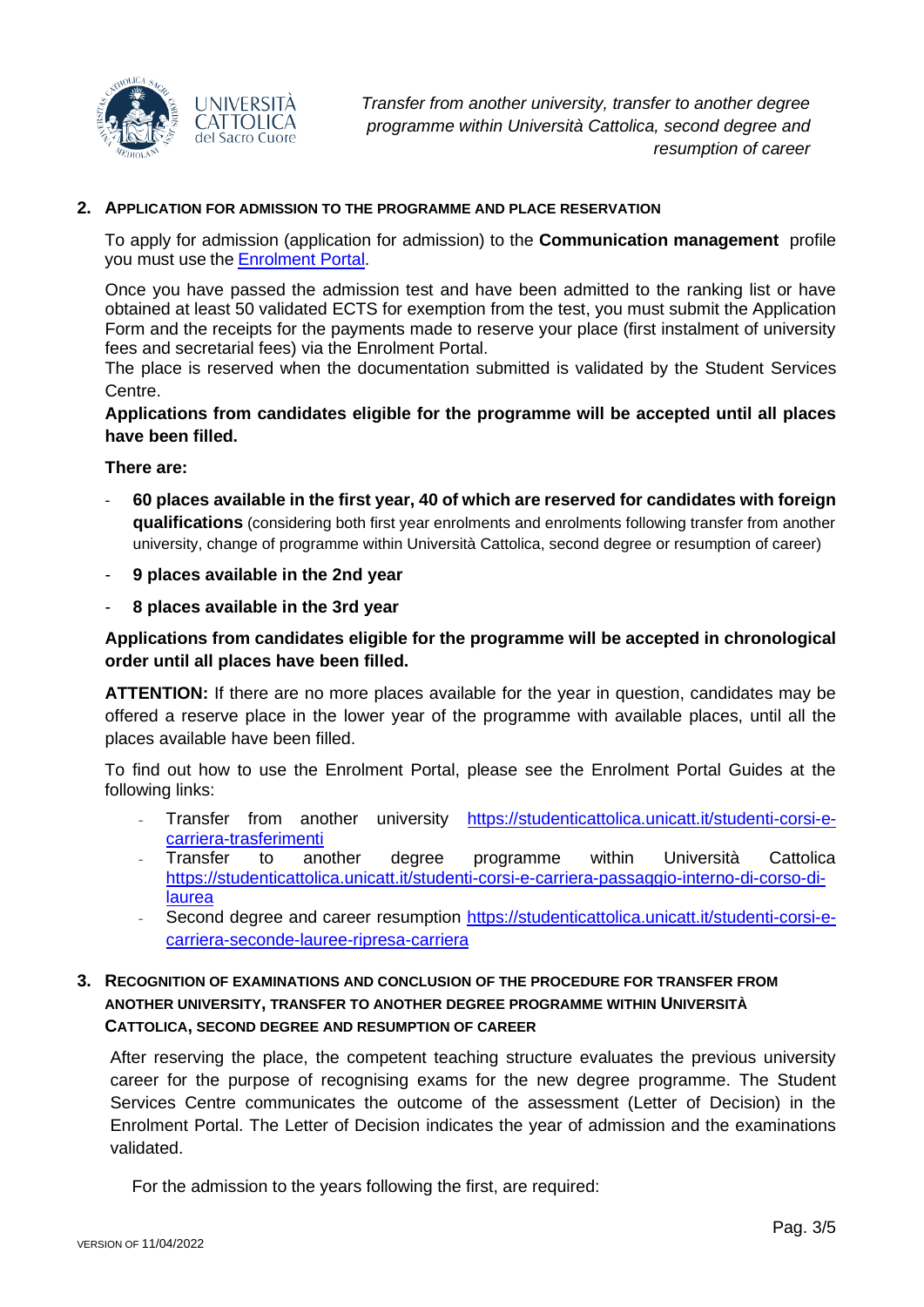

*Transfer from another university, transfer to another degree programme within Università Cattolica, second degree and resumption of career*

- At least 30 ECTS validated for admission to the 2nd year of the programme;
- At least 60 ECTS validated and the enrolment for at least 2 years as students in a programme for admission to the 3rd year of the programme.

Candidates admitted to a year subsequent to the first year are obliged to sit all the examinations included in the study plan, including any untaken/validated examinations relating to years prior to the year of enrolment.

Applicants with a foreign diploma or foreign academic background should view the procedures at <https://international.unicatt.it/> and contact the International Admissions Office [\(international.admissions@unicatt.it\)](mailto:international.admissions@unicatt.it) in time to activate the procedures of the Programme Enrolment Portal.

Further specific instructions for transferring from another university and changing programme within Università Cattolica are given below.

## **3.1.1. SPECIFICATIONS FOR TRANSFER FROM ANOTHER UNIVERSITY**

<span id="page-3-0"></span>After reserving a place, it is possible to sit further examinations until the start of the transfer procedure at the university of origin. It is recommended to respect the deadlines set by both universities.

**The competent teaching structure will assess the examinations taken and recorded only after receiving the Leave of Absence form from the university of origin.**

## <span id="page-3-1"></span>**3.1.2.SPECIFICATIONS FOR TRANSFER FROM A PROGRAMME WITHIN UNIVERSITÀ CATTOLICA**

After reserving a place, it is possible to take other examinations in the programme of origin until the start of the transfer procedure, which is done by clicking the "Proceed with transfer" button in the Enrolment Portal.

**The competent teaching structure will only assess examinations that have been taken and recorded up to the start of the Transfer procedure.**

## <span id="page-3-2"></span>**4. CANDIDATES WITH DISABILITIES OR WITH SPECIFIC LEARNING DISORDERS OF LEARNING (SLD)**

Candidates with disabilities or with specific learning disorders (SLD) are required to

- 1. upload in the appropriate section of the profile in the Enrolment Portal, the disability report or certificate relating to SLD;
- 2. send, if they intend to request compensatory measures for verification, an email to [segreteria.disabili@unicatt.it](mailto:segreteria.disabili@unicatt.it) or [segreteria.dsa@unicatt.it](mailto:segreteria.dsa@unicatt.it) **by the dates indicated below,** enclosing the "Form requesting compensatory measures and authorisation to process data for candidates with disabilities or Specific Learning Disorders (SLD)" which can be downloaded **[here](https://studenticattolica.unicatt.it/disabilita-e-dsa-prove-di-ammissione-vpi-e-ofa)** and also available in the "Ammissione e iscrizione" (Admission and enrolment) section of the programme page.